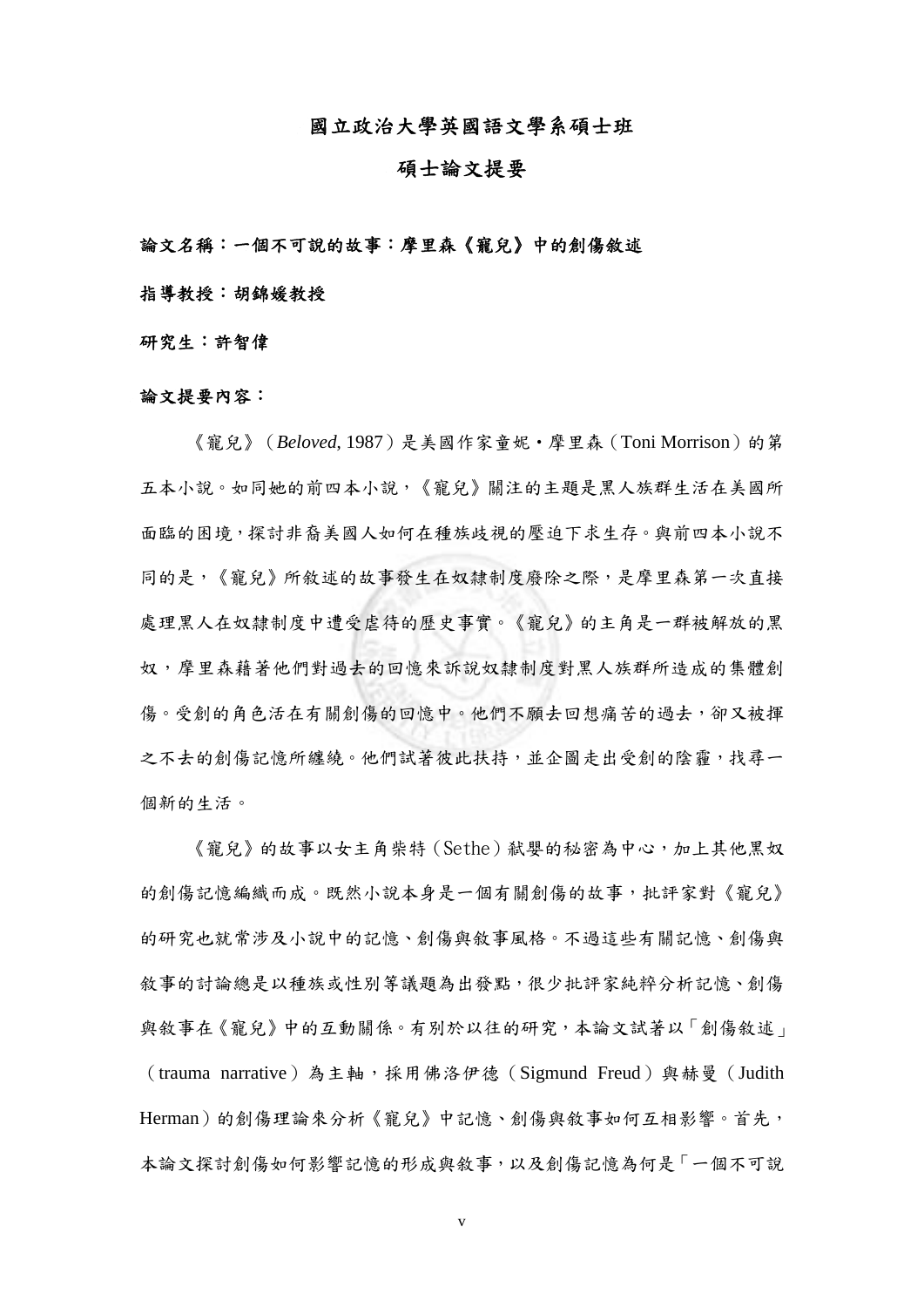的故事」(an unspeakable story)。其次,本論文將創傷敘述的特色與《寵兒》 中複雜難解的敘事風格相比較,討論摩里森如何運用創傷敘述的特色來再現小說 中主角們難以啟齒的創傷記憶。最後,本論文討論創傷敘述與創傷治療(trauma healing)之間的關係,說明創傷敘述如何成為創傷治療過程中不可或缺的一環。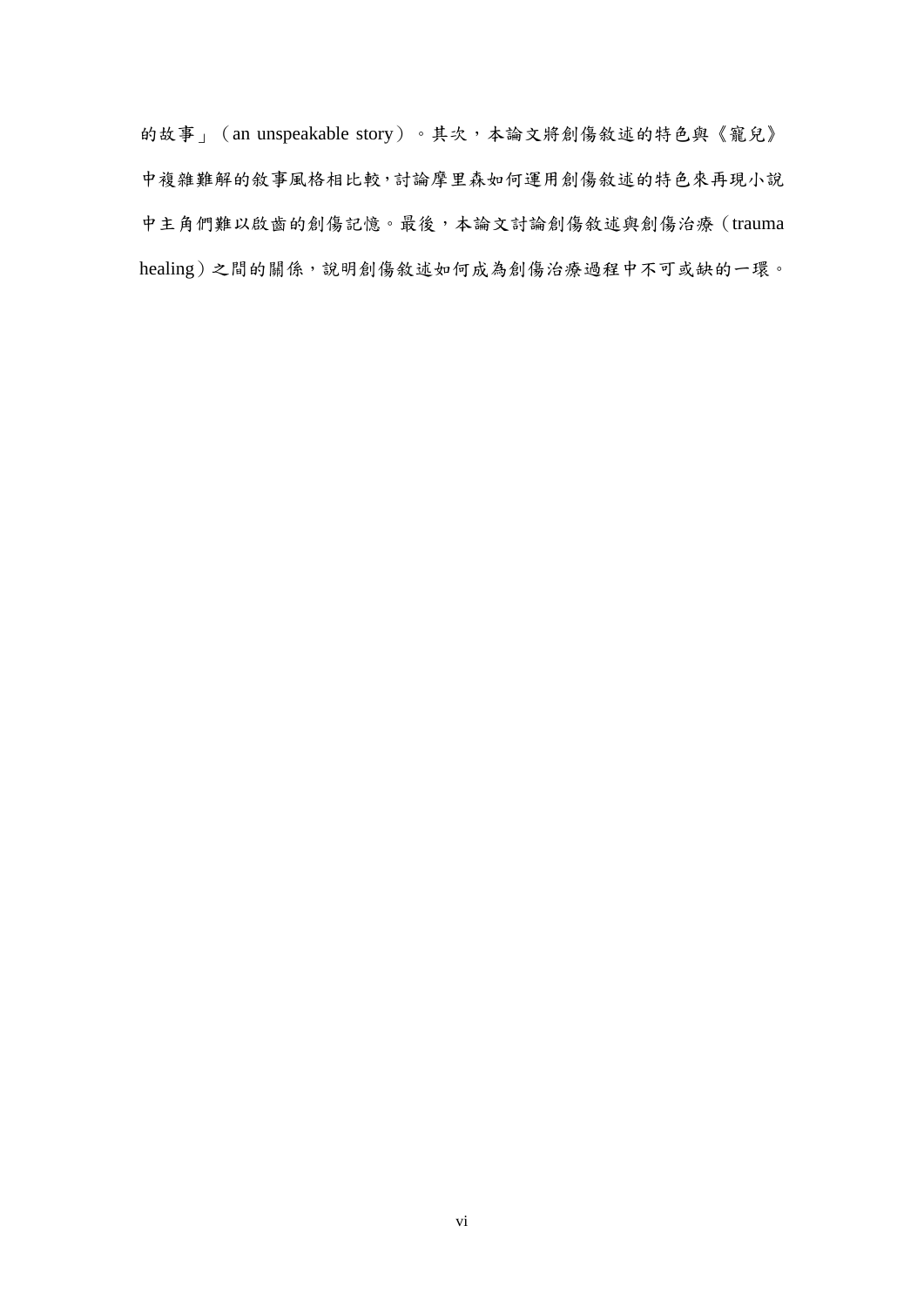## **Abstract**

*Beloved* (1987) is Toni Morrison's fifth novel. Like her first four novels, *Beloved* centers on the social injustice which the black people are confronted with in their lives, depicting how African Americans struggle to survive under the oppression of racism. What renders *Beloved* different is its subject—the history of slavery, which was never dealt with in Morrison's novels. The main characters in *Beloved* are ex-slaves who have undergone the atrocities of slavery. By recounting the characters' experiences, the novel represents the horrors of slavery and the atrocities traumatizing the black people. In their post-traumatic lives, the characters are trapped in their traumatic memory. Although they show reluctance to recall the painful past, the traumatized characters are haunted by their indelible memories. However, the story is not completely tragic since, in the end, the characters are not defeated by their trauma. They endeavor to support each other, trying to rid themselves of traumatic memory and to rebuild a new life.

The story of *Beloved*, which revolves around Sethe's secret of infanticide, is constructed from the characters' traumatic memory. Since the story is closely related to trauma, most critics explore *Beloved* in terms of memory, trauma, and its narrative style. However, critics often discuss only one or two topics of the above three. There are some critics analyzing the interrelation of memory, trauma and narrative in *Beloved* but their discussions are often the portions pertaining to the more extensive explorations based on the topic of history, race, or gender. Differing from these critical approaches, the present thesis adopts the concept of trauma narrative, using Sigmund Freud and Judith Herman's trauma theories to analyze the interplay of

vii